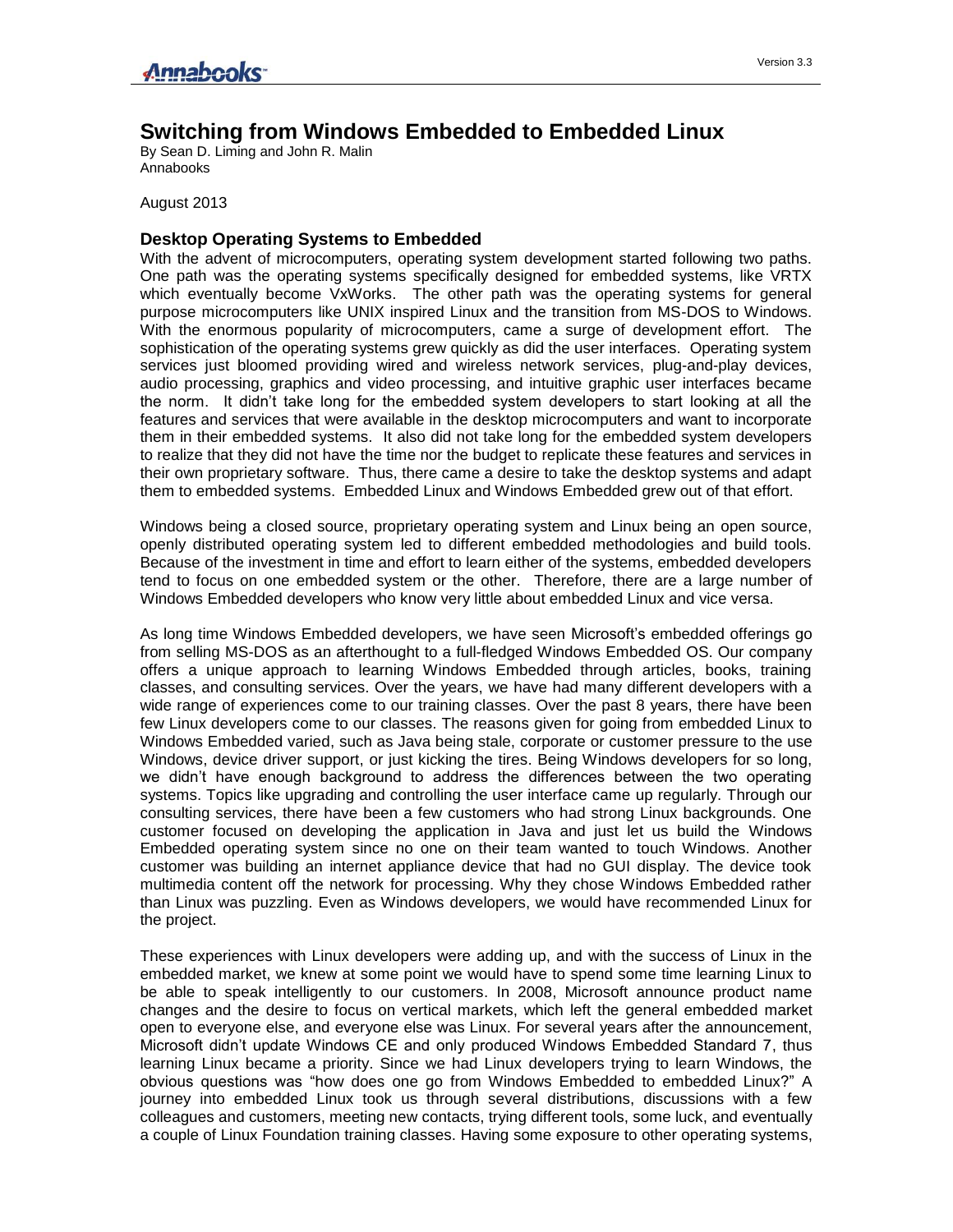## Annahooks-

it was not too difficult to learn the terminology and understanding of the tools. One end-result was a short book that covers firmware, embedded Linux cross-compiler tools, and application development. The most important result was the knowledge that allows us to have a better constructive discourse with future customers.

Learning about Linux takes some work and practice. Open source projects are constantly under development, and there are some pitfalls to avoid when getting started. This paper is for Windows Embedded developers looking to move to embedded Linux. The paper explores the rationale, comparisons, and tools and training options to make the switch.

## **The Reasons to Switch to Embedded Linux**

Why you want to switch is an important question to ask. Microsoft has some strong product offerings, but they don't reach every processor or device category. Microsoft has gone through some turmoil with organization and executive management changes. The focus on embedded products has been spotty with some technologies being hyped only to be withdrawn. Anyone building an embedded device has to ask the hard questions about using Windows Embedded:

- Is Microsoft abandoning the embedded market?
- Will investing in new technology for Windows be available in the future?
- Will technical support be available to fix problems to Windows Embedded closed / proprietary source code?
- Will there be future product and marketing changes in licensing and/or activation that prevent using Windows Embedded in the future?

Embedded Linux offers relief from an unstable and unfocused business model, and there are also strong reasons to consider using Linux:

- Complete source code availability makes it easier to fix items yourself rather than be dependent on black boxes that are under some else's control.
- Development tools to support different processors are available as free download or part of a year payment support offering.
- Not dependent on the whims of a single company. There are many Linux distributions available with companies and organizations to support them. Companies from large Fortune 500 to smaller organizations provide support for Linux.
- A company will have access to a worldwide pool of developers and resources, and there will be no lack of engineers who can build a custom Linux operating system. The Linux community is strong, and their developers are willing to help provide answers. We even talked to a key player in the Linux community, kernel maintainer Greg Kroah-Hartman, during our investigation into embedded Linux.
- Many universities offer Linux courses, thus future engineers will be available with the basic knowledge.
- Availability of different programming environments such as Java, Qt, and .NET also means a company can port existing Windows applications over the embedded Linux.
- BSP support is available for a variety of processors: ARM, x86, PowerPC, MIPS, etc. as well as driver support for many peripherals. Linux drivers are as readily available as Windows drivers.

## **Common Concerns about Linux**

A move to Linux brings up the concerns about protecting intellectual property, multiple open source license agreements, and development tool stability. These were some of the same concerns we had with open source when embedded Linux started appearing in the late 90's. As we found, many of these concerns are brought about by misunderstanding, competitive spin, and some fear of the unknown.

Open source software means that you have to address open source licensing. There are multiple open source license agreements that can go into a Linux distribution. Windows Embedded does have an advantage with only one license agreement. If you develop a product with Windows Embedded, a license agreement is signed for the right to put Windows Embedded in your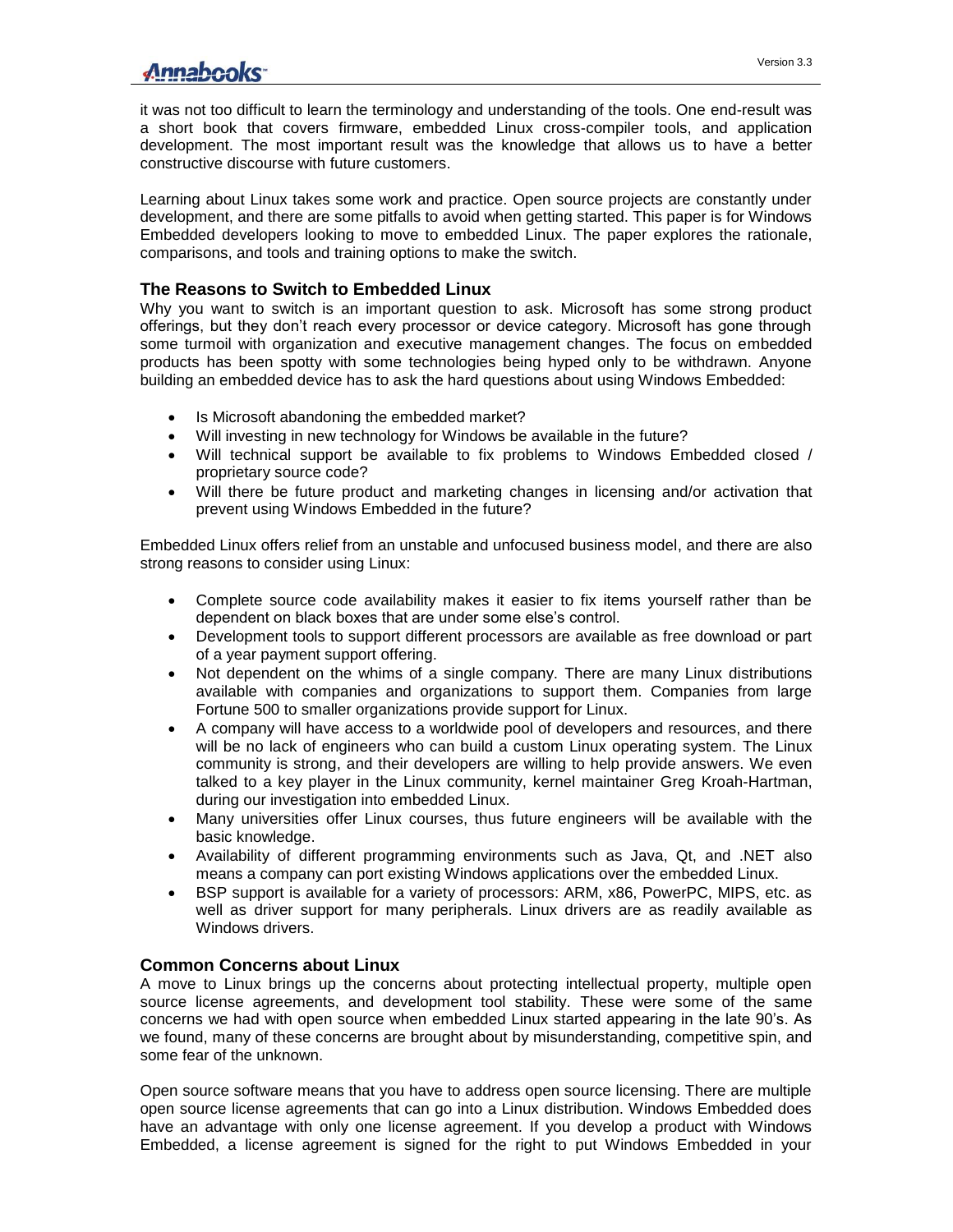product, and you must pay a per unit royalty. If a company writes an application in Visual Studio and only uses the APIs provided by Microsoft, then the company owns the application outright, and source code doesn't have to be provided. When it comes to Linux, the biggest concern is that a company has to give up the source code to their product when using open source.:

For Embedded Linux, there are many different open source license agreements such as GPL, LGPL, MIT, Apache, etc. To assist with the complexity and act as a neutral organization, the Linux Foundation has developed a set of open source tools, training curricula and a selfadministered assessment checklist that will allow companies to ensure compliance in a cost-effective and efficient manner. The [Open Compliance Program](http://www.linuxfoundation.org/programs/legal/compliance) also includes a new data exchange standard so companies and their suppliers can easily report software information in a standard way.

The other common concern is that open source development tools are unstable. The stability concern comes from history and a misunderstanding of how open software works. Linux is constantly under development. The early days of Linux saw many revisions of the tools and of the distributions, as independent programmers contributed their time and effort. As time has progressed and Linux has grown, many large technology companies are investing in several of these projects, as well as, creating working groups to promote specifications and working groups. Today, software tools have matured and many working groups are managing orderly releases and long-term support.

## **Comparison of Windows Embedded and Embedded Linux**

A direct comparison between Windows Embedded and embedded Linux is not feasible. Embedded Linux is scalable from small devices without an MMU to large-scale server systems. Windows Embedded is not one product, but several products, each designed to address a specific market segment or device. The best comparison is done by looking at each Windows Embedded product in-turn.

#### *Windows Embedded Compact*

Windows Embedded Compact (formally known as Windows CE) was developed in the 1990's as a small ROMable Windows operating system for PDA and smart phones. Windows Embedded Compact has been replaced by Windows 8 for ARM as the current Windows Phone operating system. Windows Embedded Compact is not a serious part of Microsoft Corporation's future strategy, but it is still part of the Windows Embedded product line up. At the time of this writing, the latest release is Windows Embedded Compact 2013.

| Attribute         | Windows<br>CE 5.0                                                    | Windows<br>Embedded<br>CE 6.0                                                                                                    | <b>Windows</b><br>Embedded<br>Compact 7                                                                      | Windows<br>Embedded<br>Compact<br>2013                                                                | Embedded<br>Linux                                               |
|-------------------|----------------------------------------------------------------------|----------------------------------------------------------------------------------------------------------------------------------|--------------------------------------------------------------------------------------------------------------|-------------------------------------------------------------------------------------------------------|-----------------------------------------------------------------|
| <b>Processors</b> | X86, ARM,<br>SH, MIPS                                                | X86, ARM,<br>SH, MIPS                                                                                                            | X86,<br>ARM,<br><b>MIPS</b>                                                                                  | <b>X86, ARM</b>                                                                                       | X86,<br>ARM,<br>PowerPC,<br><b>MIPs</b>                         |
| Real-Time support | Yes                                                                  | Yes                                                                                                                              | Yes                                                                                                          | Yes                                                                                                   | Real-Time<br>support option<br>available<br>in.<br>the kernel   |
| Tools             | Platform<br>Builder,<br>Windows<br>Embedded<br>CE Test Kit<br>(CETK) | Visual<br>Studio<br>with<br><b>Platform</b><br><b>Builder</b><br>Plug-In,<br><b>Windows</b><br>Embedded<br>CE Test Kit<br>(CETK) | Visual<br>Studio<br>with<br><b>Platform</b><br><b>Builder</b><br>Plug-In,<br>Compact<br>Test<br>Kit<br>(CTK) | Visual<br>Studio<br>with<br>Platform<br><b>Builder</b><br>Plug-In,<br>Compact<br>Kit<br>Test<br>(CTK) | crosstool-ng,<br>PTXdist,<br>Buildroot,<br><b>Yocto Project</b> |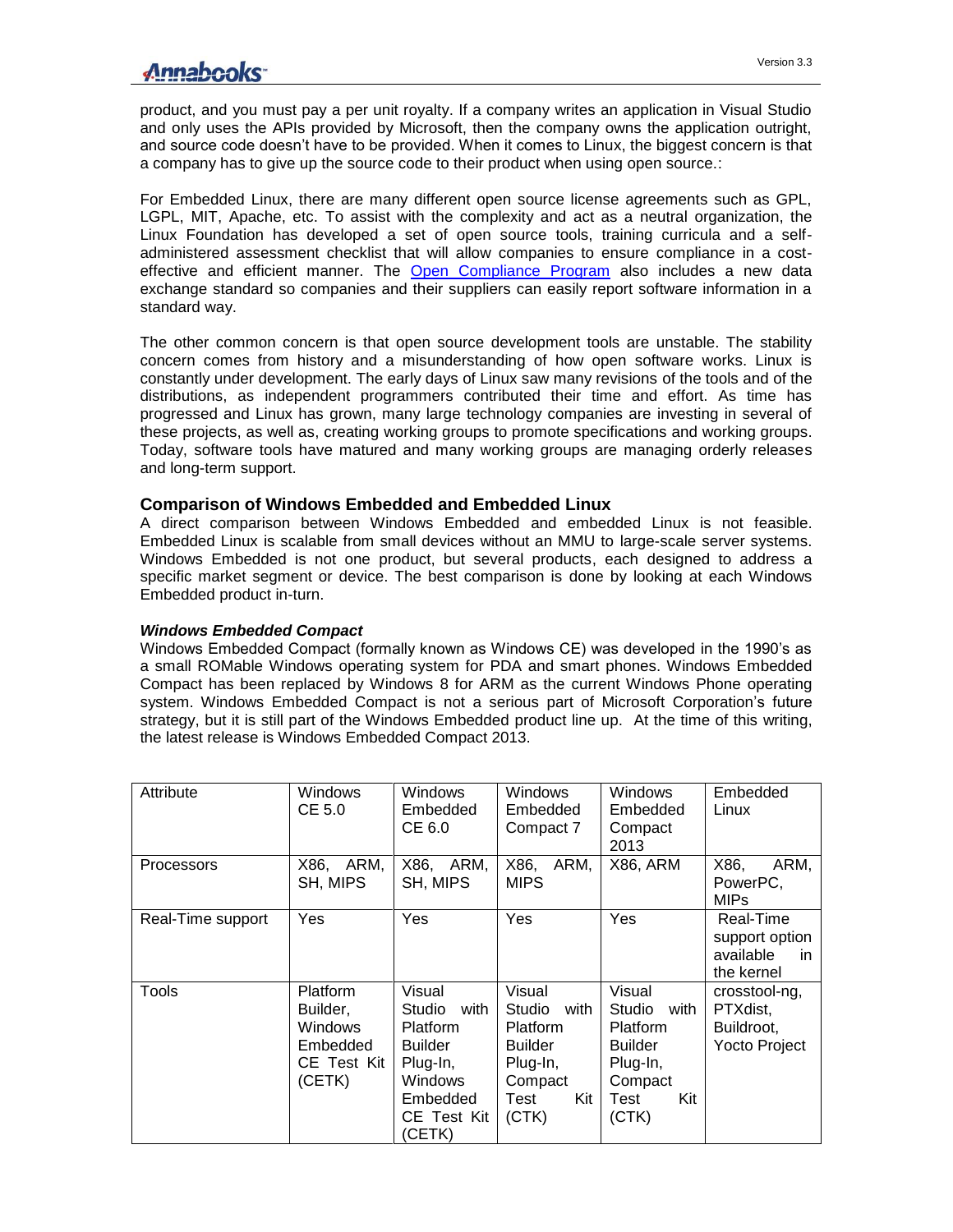# Annabooks<sup>-</sup>

| <b>IDE</b>                              | Visual<br>Studio,<br>Visual<br>Studio<br><b>Express</b> | Visual<br>Studio,<br>Visual<br>Studio<br><b>Express</b> | Visual<br>Studio,<br>Visual<br>Studio<br><b>Express</b> | Visual<br>Studio,<br>Visual<br>Studio<br><b>Express</b> | Eclipse,<br>NetBeans,<br>Anjuta,<br>Aptana<br>Studio,<br>Bloodshed<br>Dev,<br>Code::Blocks,<br>Geany,<br>Qt<br>Creator,<br>IntelliJ IDEA |
|-----------------------------------------|---------------------------------------------------------|---------------------------------------------------------|---------------------------------------------------------|---------------------------------------------------------|------------------------------------------------------------------------------------------------------------------------------------------|
| Kernel<br>Programming<br>Languages      | $C/C++$                                                 | $C/C++$                                                 | $C/C++$                                                 | $C/C++$                                                 | C                                                                                                                                        |
| Application<br>Programming<br>Languages | $C/C_{++}$ , $C_{#}$ ,<br>VB<br>.NET,<br>Java           | $C/C++$ , $C#$ ,<br><b>VB</b><br>.NET,<br>Java          | $C/C_{++}$ , $C_{#}$ ,<br>VB.<br>.NET,<br>Java          | $C/C_{++}$ , $C_{+}$ ,<br>VB<br>.NET,<br>Java           | $C/C++$ ,<br>$C#$ .<br>Java                                                                                                              |
| API's                                   | Win32,<br>MFC, .NET<br>Compact<br>Framework             | Win32,<br>MFC, .NET<br>Compact<br>Framework             | Win32,<br>MFC, .NET<br>Compact<br>Framework             | Win32,<br>MFC, .NET<br>Compact<br>Framework             | <b>ANSI</b><br>standard<br>API's, POSIX,<br>Mono<br>$($ .NET<br>Framework)                                                               |
| Host<br>Development<br>System           | Windows                                                 | Windows                                                 | Windows                                                 | Windows                                                 | Windows,<br>Linux                                                                                                                        |
| <b>Runtime Royalties</b>                | Yes                                                     | Yes                                                     | Yes                                                     | Yes                                                     | None                                                                                                                                     |
| Cost<br>of<br><b>Development Seat</b>   | \$995                                                   | \$995                                                   | \$995                                                   | $-$ \$1,000<br>(estimated)                              | Free                                                                                                                                     |
| Lifecycle<br>Support<br><b>End Date</b> | 10/14/2014                                              | 4/10/2018                                               | 4/13/2021                                               | 2023<br>(estimated)                                     | None                                                                                                                                     |

#### *Windows Embedded Standard*

Windows Embedded Standard (WES) is the Windows desktop designed for the embedded market space. WES includes additional lock down features to support systems that are in harsher environments. The WES roadmap stretches all the way back to Windows NT with the following product releases: Windows NT Embedded, Windows XP Embedded (now called WES2009 or simply Windows Embedded Standard), Windows Embedded Standard 7, and Windows Embedded 8 Standard. Since WES is built from the same Windows desktop code, all the application and driver support for desktop Windows is available for WES.

WES has also attracted a spinoff called Windows Embedded Industrial (formally Windows embedded POSReady), which addresses the needs for the point of sale market.

| <b>Attribute</b> | Windows<br><b>Embedded</b><br><b>Standard 2009</b> | Windows<br><b>Embedded</b><br><b>Standard 7</b> | <b>Windows</b><br>Embedded 8<br><b>Standard</b> | <b>Windows</b><br><b>Embedded</b><br><b>Industry</b><br>8.x | <b>Embedded</b><br>Linux |
|------------------|----------------------------------------------------|-------------------------------------------------|-------------------------------------------------|-------------------------------------------------------------|--------------------------|
| Processor        | x86 only                                           | $x86$ and $x64$                                 | $x86$ and $x64$                                 | x86<br>and                                                  | X86,<br>ARM.             |
|                  |                                                    | only                                            | only                                            | x64 only                                                    | PowerPC.                 |
|                  |                                                    |                                                 |                                                 |                                                             | <b>MIPs</b>              |
| Real-time        | 3 <sup>rd</sup><br>Via<br>party                    | Via $3^{\text{rd}}$<br>party                    | Via $3^{\text{rd}}$<br>party                    | $3^{rd}$<br>Via                                             | Real-Time                |
|                  | extensions                                         | extensions                                      | extensions                                      | party                                                       | support                  |
|                  |                                                    |                                                 |                                                 | extensions                                                  | option                   |
|                  |                                                    |                                                 |                                                 |                                                             | available<br>in.         |
|                  |                                                    |                                                 |                                                 |                                                             | the kernel               |
| Minimum Image    | 500<br>MB<br><b>Boot</b>                           | $(32 -$<br>500<br>MВ                            | 2 GB (32-bit)                                   | $\mathbf{2}$<br>GB<br>$(32 -$                               | MВ<br>5<br>image         |
| Size             | Media                                              | bit)                                            | 4 GB (64-bit)                                   | bit)                                                        | size<br>be<br>can        |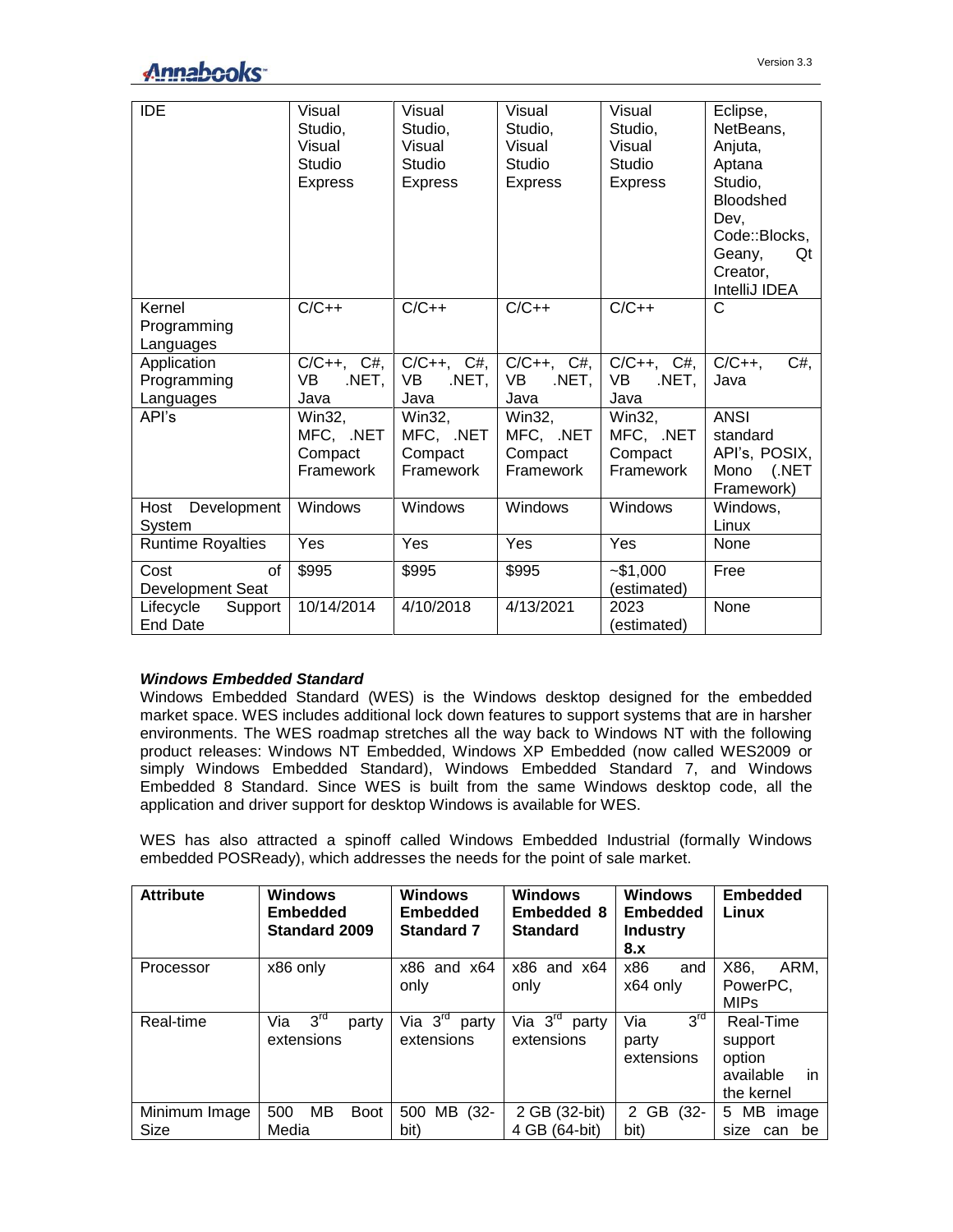|                                         |                                                                                                      | 1 GB (64-bit)                                                                                                                                                                                                              |                                                                                                                                                                                                                                                                          | 4 GB<br>$(64 -$<br>bit)                                                                                      | achieved for<br>simplest<br>the<br>applications,<br>but<br>typical<br>size for x86 is<br>256MB,                                          |
|-----------------------------------------|------------------------------------------------------------------------------------------------------|----------------------------------------------------------------------------------------------------------------------------------------------------------------------------------------------------------------------------|--------------------------------------------------------------------------------------------------------------------------------------------------------------------------------------------------------------------------------------------------------------------------|--------------------------------------------------------------------------------------------------------------|------------------------------------------------------------------------------------------------------------------------------------------|
| <b>Tools</b>                            | Target<br>Designer,<br>Component<br>Designer,<br>Database<br>Manager, Target<br>Analyzer,<br>Sysprep | Image<br><b>Builder</b><br>Wizard,<br>Image<br>Configuration<br>Editor,<br>Windows<br>Embedded<br>Developer<br>Update,<br>Deployment<br>Image<br>Servicing and<br>Management,<br>ImageX,<br>Target<br>Analyzer,<br>Sysprep | Image<br><b>Builder</b><br>Wizard,<br>Image<br>Configuration<br>Editor,<br>Module<br>Designer,<br>Windows<br>Embedded<br>Developer<br>Update,<br>Catalog<br>Manager,<br>Deployment<br>Image<br>Servicing and<br>Management,<br>ImageX,<br>Target<br>Analyzer,<br>Sysprep | Optional:<br>System<br>Image<br>Manager                                                                      | crosstool-ng<br>PTXdist<br><b>Buildroot</b><br>Yocto Project                                                                             |
| <b>IDE</b>                              | Studio,<br>Visual<br>Visual<br>Studio<br><b>Express</b>                                              | Visual Studio,<br>Visual Studio<br><b>Express</b>                                                                                                                                                                          | Visual Studio,<br>Visual Studio<br><b>Express</b>                                                                                                                                                                                                                        | Visual<br>Studio,<br>Visual<br>Studio<br><b>Express</b>                                                      | Eclipse,<br>NetBeans,<br>Anjuta,<br>Aptana<br>Studio,<br>Bloodshed<br>Dev,<br>Code::Blocks,<br>Geany,<br>Qt<br>Creator,<br>IntelliJ IDEA |
| Kernel<br>Programming<br>Languages      | $C/C++$                                                                                              | $C/C++$                                                                                                                                                                                                                    | $C/C++$                                                                                                                                                                                                                                                                  | $C/C++$                                                                                                      | C                                                                                                                                        |
| Application<br>Programming<br>Languages | $C/C++$ , $C#$ , $VB$<br>NET, Java.                                                                  | C#, VB .NET,<br>Java                                                                                                                                                                                                       | C#, VB .NET,<br>Java                                                                                                                                                                                                                                                     | $C#$ ,<br>VB<br>.NET, Java                                                                                   | $C/C++$<br>$C#$ ,<br>Java                                                                                                                |
| API's                                   | MFC,<br>Win32,<br>.NET Compact<br>Framework,<br>.NET<br>Framework<br>2.0<br>through 4.5              | Win32, MFC,<br>.NET<br>Compact<br>Framework,<br>.NET<br>Framework<br>2.0<br>through<br>4.5                                                                                                                                 | Win32, MFC,<br>.NET<br>Compact<br>Framework,<br>.NET<br>Framework<br>2.0<br>through<br>4.5                                                                                                                                                                               | $\overline{\text{W}}$ in32,<br>MFC, .NET<br>Compact<br>Framework,<br>.NET<br>Framework<br>2.0 through<br>4.5 | <b>ANSI</b><br>standard<br>API's,<br>POSIX, Mono<br>(.NET)<br>Framework)                                                                 |
| Host<br>Development<br>System           | Windows                                                                                              | Windows                                                                                                                                                                                                                    | Windows                                                                                                                                                                                                                                                                  | Windows                                                                                                      | Windows,<br>Linux                                                                                                                        |
| Runtime<br>Royalties                    | Yes                                                                                                  | Yes                                                                                                                                                                                                                        | Yes                                                                                                                                                                                                                                                                      | Yes                                                                                                          | None                                                                                                                                     |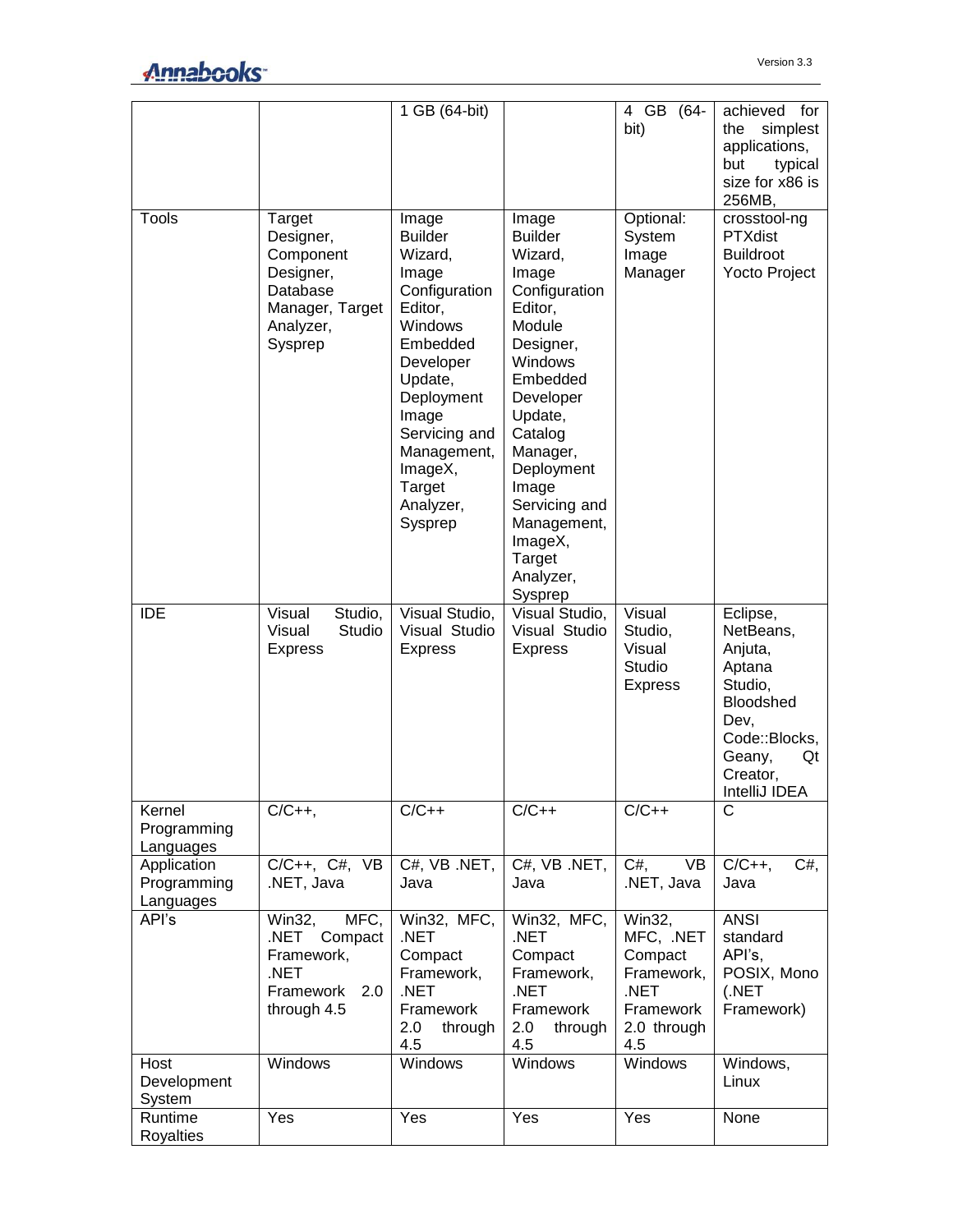| Cost<br>Development<br>Seat         | οf | $-$ \$1,000 | $-$ \$1,000 | Free                | with<br>Free<br>signed<br>license<br>agreement | Free |
|-------------------------------------|----|-------------|-------------|---------------------|------------------------------------------------|------|
| Lifecycle<br>End<br>Support<br>Date |    | 1/14/2014   | 10/13/2020  | 2023<br>(estimated) | 2023<br>(estimated)                            | None |

## **Embedded Linux Options**

For Windows Embedded, all the development tools to build the operating system and applications come from a single vendor. The only exception is the .NET Micro Framework, which requires external tools to build the firmware. In contrast, there are many development tool options available for embedded Linux, thus the most important step in switching to embedded Linux is the selection of development tool chain and/or distribution. The Linux Foundation offers a publication that dives into [evaluating cross development tool chains.](mailto:https://training.linuxfoundation.org/free-linux-training/download-training-materials/cross-development-environments-for-embedded-linux)

The tasks for an embedded Linux project are as follows:

- Choosing the development tools to build the kernel The cross compiler for the kernel might be different from the compiler for the applications, since the kernel cannot be linked to user space libraries.
- Choosing the development tools to build the user space applications.
- Building the boot loader.
- Configuring and porting the kernel.
- Creating the file system.

A company can choose to build a distribution from scratch, but the amount of resources and cost to maintain the distribution and tools may be a negating factor. Rather than build custom tools, there are several auto-tool chains available that help build the kernel, file system, or both. Some tool chains are freely available, and they are sold with additional development tools. Some popular examples are, Cross Linux from Scratch, crosstool-ng, PTXdist, Buildroot, and the Yocto Project. Alternatively, a company could choose a distribution that is already available. There are over 500+ Linux distributions to choose from. Some are very popular, and some are very obscure. Some distributions focus on embedded, while others are targeted for specific uses.

The choice of CPU also plays into the selection process since CPU compiler optimization and device driver support are important factors. A highly optimized compiler will contribute to better system performance, and the more drivers supported means less work that has to be done at the kernel level. Many development boards come with different distributions. Selecting the right tools is important not just for the short-term project, but for system performance and the longer-term life cycle of the product line. As developers move to other projects, it is important to consider the longevity and popularity of the tool chain so future resources are available.

## **The Yocto Project**

The wrong choice of development tools could lead to project delays due to code issues or kernel problems. The problem is there are too many choices, and trying to pick the right one might not work for the next project. A solution is needed to provide a cohesive, standard development platform for building Linux kernels for the target hardware that allows both diversity and choice, but provides committed support. Seeing a need in the embedded market, various companies and Linux developers came together to create such as solution called the Yocto Project.

The Yocto Project™ is a Linux Foundation workgroup and open source collaboration project that provides templates, tools and methods to help you create custom Linux-based systems for embedded products regardless of the hardware architecture. It was founded in 2010 as a collaboration among many hardware manufacturers, open-source operating systems vendors, and electronics companies to bring some order to the chaos of embedded Linux development.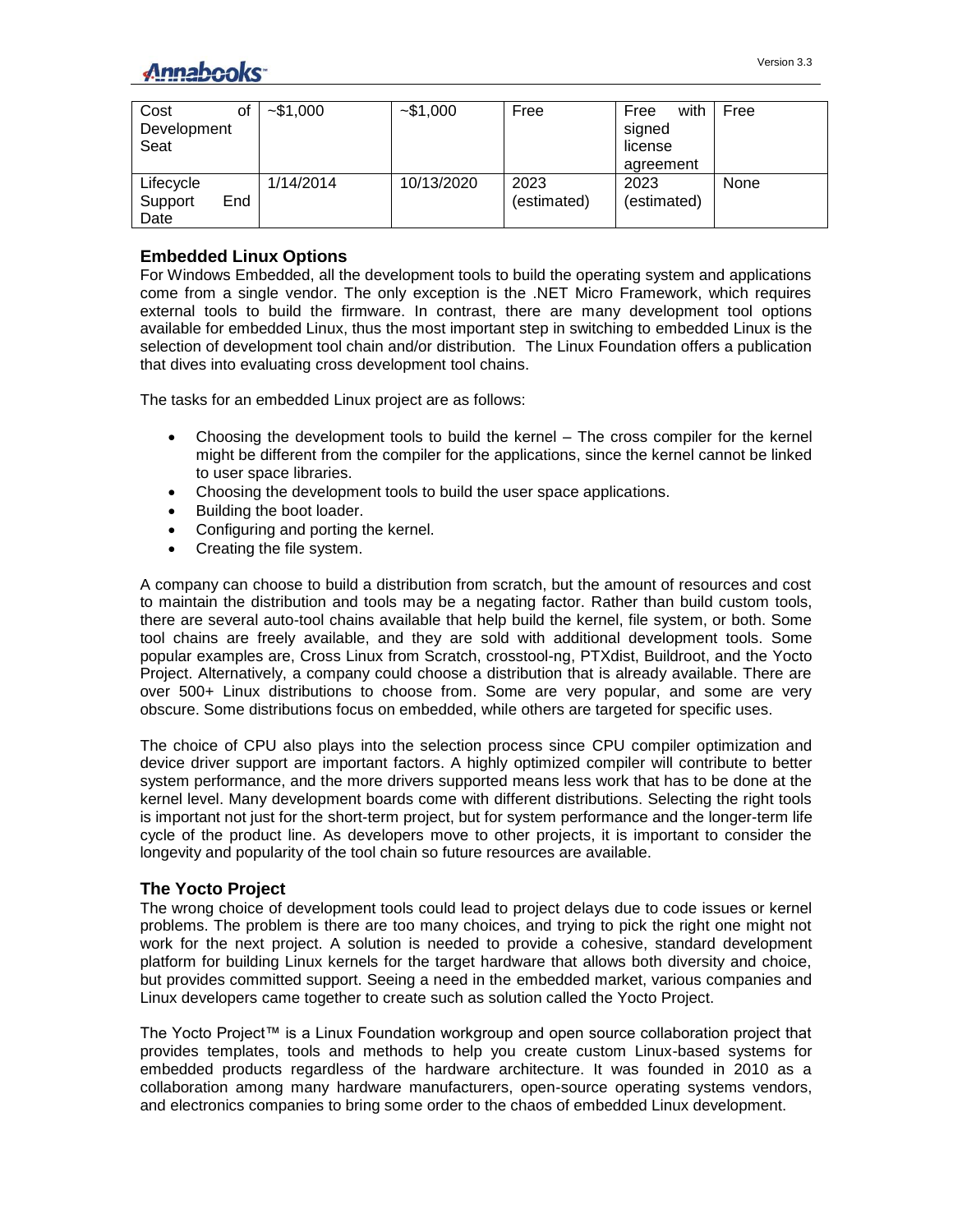## Annabooks<sup>-</sup>

The Yocto Project is a complete embedded Linux development environment with tools, metadata, and documentation. The Yocto Project allows the developer to create a custom Linux distribution using upstream projects.

The Yocto Project relieves the developer from having to specifically identify and download the source of each of the packages that make up a Linux distribution, setting up a system with the correct set of tools to build these packages, and finally assembling them into an embedded Linux image. The Yocto Project builds upon and extends a series of upstream, open-source projects that form its toolkit. With each Yocto Project release, updated versions of these projects with new features and bug fixes are included. Every new release also provides updated recipes and templates to track changes, features, and bug fixes for the source packages that make up a Linux distribution.

In short, the Yocto Project delivers a complete solution to build the operating system and applications just like Windows Embedded. The difference is that the source code is pulled from different upstream projects from the Internet. The interesting thing about the Yocto project is how it parallels the operating system development ideas from Windows Embedded. Recipes like components are used to define a single selectable feature of the operating system. You can pick and choose the features that go into an embedded Linux distribution just like picking features for Windows Embedded operating system.

#### *Yocto Project Structure*

At the center of the Yocto Project is Poky, a platform independent, cross-compiling layer that utilizes the OpenEmbedded core. Poky provides the mechanism to download, patch, build and combine thousands of distributed open-source projects to form a complete and coherent but fully customizable Linux software stack.

*>>>>> Figure 1 goes here*

Figure 2 depicts the Yocto Project workflow based on OpenEmebdded. User Configuration, Metadata, Hardware Configuration, and Policy Configuration determine which Upstream Projects, Local Projects on the developer's system, and what sources from optional Source Change Management system to include, as well as, to control the individual process steps of the workflow. A Yocto Project release already contains configuration information and metadata that will produce a working Linux system image, thereby requiring minimal adaption to the developer's local build environment.

#### *>>>>>> Figure 2 goes here*

Figure 2 also shows the linear workflow process for creating a Linux image and application toolkit. The steps consist of: Source Fetching, Patch Application, Configure/Compile, Output Analysis for Packaging, Package Creation and QA Test. These steps are in fact repeated for each source package before all sources or Package Feeds have been created and can be combined into an image. The Yocto Project supports multi-processor and multi-core build systems by automatically calculating dependencies and executing process steps in parallel, managing changes, and only rebuilding package feeds who's input, source, metadata, dependencies, or other parameters have changed, which greatly accelerates the entire build process.

To further simplify the process for a novice, as well as experienced developers, the Yocto Project provides a series of different profiles that automatically create images for common applications:

- core-image-minimal A small image just capable of allowing a device to boot
- core-image-base A console-only image that fully supports the target device hardware
- core-image-core An X11 image with simple applications, such as terminal, editor, and file manager.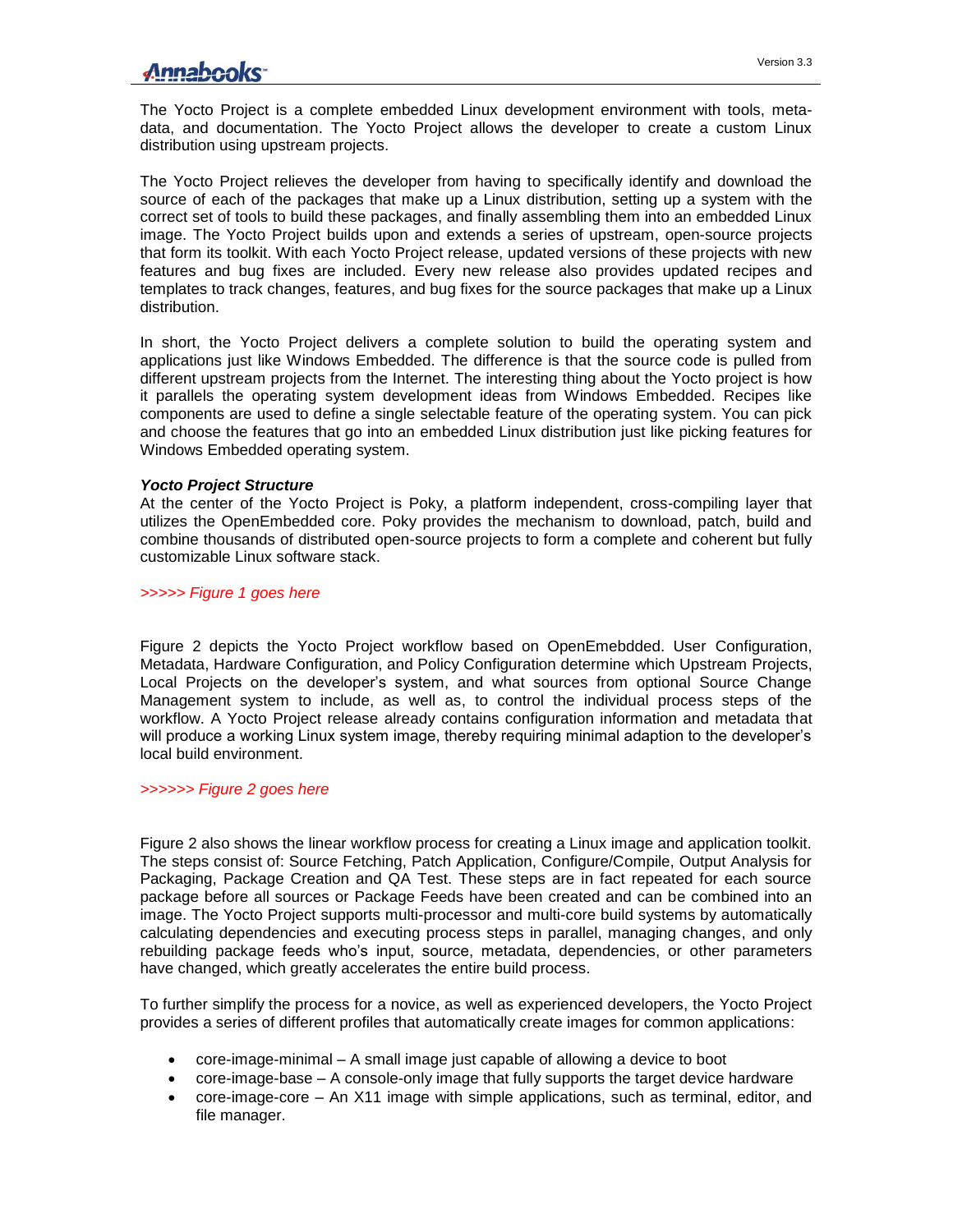- core-image-lsb An image suitable for implementations that need to conform to Linux Standard Base (LSB).
- core-image-sato An X11 image with example GUI implementations using Matchbox Windows manager, Sato theme, and Pimlico Applications. The image also contains terminal, editor, and file manager.
- core-image-sato-dev An X11 image similar to core-image-sato but also includes a native toolchain and libraries needed to build applications on the device itself. Includes testing and profiling tools, as well as, debug symbols.

The above list represents a few of the available profiles. Many more specialized profiles are available, and the developer has the ability to create their own. To assist with developing custom distributions, the Yocto Project comes with a GUI development tool called Hob, which is a graphical interface to bitbake. With Hob, the developer adds the BSP and other support layers, and then they can pick and choose the different features or recipes to include in the build. Hob automatically performs a dependency check to make sure the features selected have their required support libraries included. Hob parallels some of the Windows Embedded configuration editing tools.

| Step 1 of 2: Edit recipes |               |                                    |                               |
|---------------------------|---------------|------------------------------------|-------------------------------|
| Included recipes<br>60    | All recipes   | Package Groups                     | Search recipes:<br>$(\times)$ |
| Recipe name               | Group         | License                            | Included                      |
| kbd                       | base          | GPLv2+                             | $\overline{\vee}$             |
| keymaps                   | base          | GPL <sub>v2</sub>                  | $\overline{\vee}$             |
| update-rc.d               | base          | $GPLV2+$                           | $\overline{\vee}$             |
| modutils-initscripts      | base          | <b>PD</b>                          | $\overline{\mathbf{z}}$       |
| linux-libc-headers        | devel         | GPL <sub>v2</sub>                  | $\overline{\vee}$             |
| rt-tests                  | tests         | GPLv2 & GPLv2+                     | $\brevemark$                  |
| linux-yocto               | kernel        | GPL <sub>v2</sub>                  | $\blacktriangledown$          |
| zlib                      | libs.         | <b>Zlib</b>                        | $\overline{\vee}$             |
| ocf-linux                 | base          | <b>BSD</b>                         | $\overline{\mathsf{v}}$       |
| pkgconfig                 | console/utils | $GPLV2+$                           | $\overline{\mathbf{v}}$       |
| openssl                   | libs/network  | openssl                            | $\checkmark$                  |
| qdbm                      | libs          | GPLv3                              | $\overline{\vee}$             |
| ncurses                   | libs          | MIT                                | $\overline{\vee}$             |
| sqlite3                   | libs          | PD                                 | $\overline{\mathsf{v}}$       |
| bzip2                     | console/utils | bzip2                              | $\overline{\vee}$             |
| db                        | libs          | Sleepycat                          | $\overline{\vee}$             |
| readline                  | libs          | GPLv3+                             | $\checkmark$                  |
| gcc-cross                 | devel         | GPL-3.0-with-GCC-exception & GPLv3 | $\overline{\vee}$             |
| gcc-runtime               | devel         | GPL-3.0-with-GCC-exception & GPLv3 | $\overline{\vee}$             |
| eqlibc                    | libs          | GPLV2 & LGPLV2.1                   | $\overline{\mathbf{v}}$       |
| libtool-cross             | devel         | GPLv2 & LGPLv2.1                   | $\blacktriangledown$          |
| python                    | devel/python  | PSF <sub>V2</sub>                  | $\overline{\mathsf{v}}$       |
| hwlatdetect               | tests         | GPL <sub>v2</sub>                  | $\triangledown$               |
| telepathy-mission-control | libs          | $LGPLv2.1+$                        | $\Box$                        |

### *Yocto Project Components & Tools*

Yocto Project features include:

- Application Development Toolkit installer and Application Development Guide
- **•** Eclipse IDE Application development plug-in
- Board Support packages for Atheros RouterStatationPro, FreeScale's MPC8315E, Intel's Atom processor, Texas Instruments' OMAP, and others.
- GCC toolchain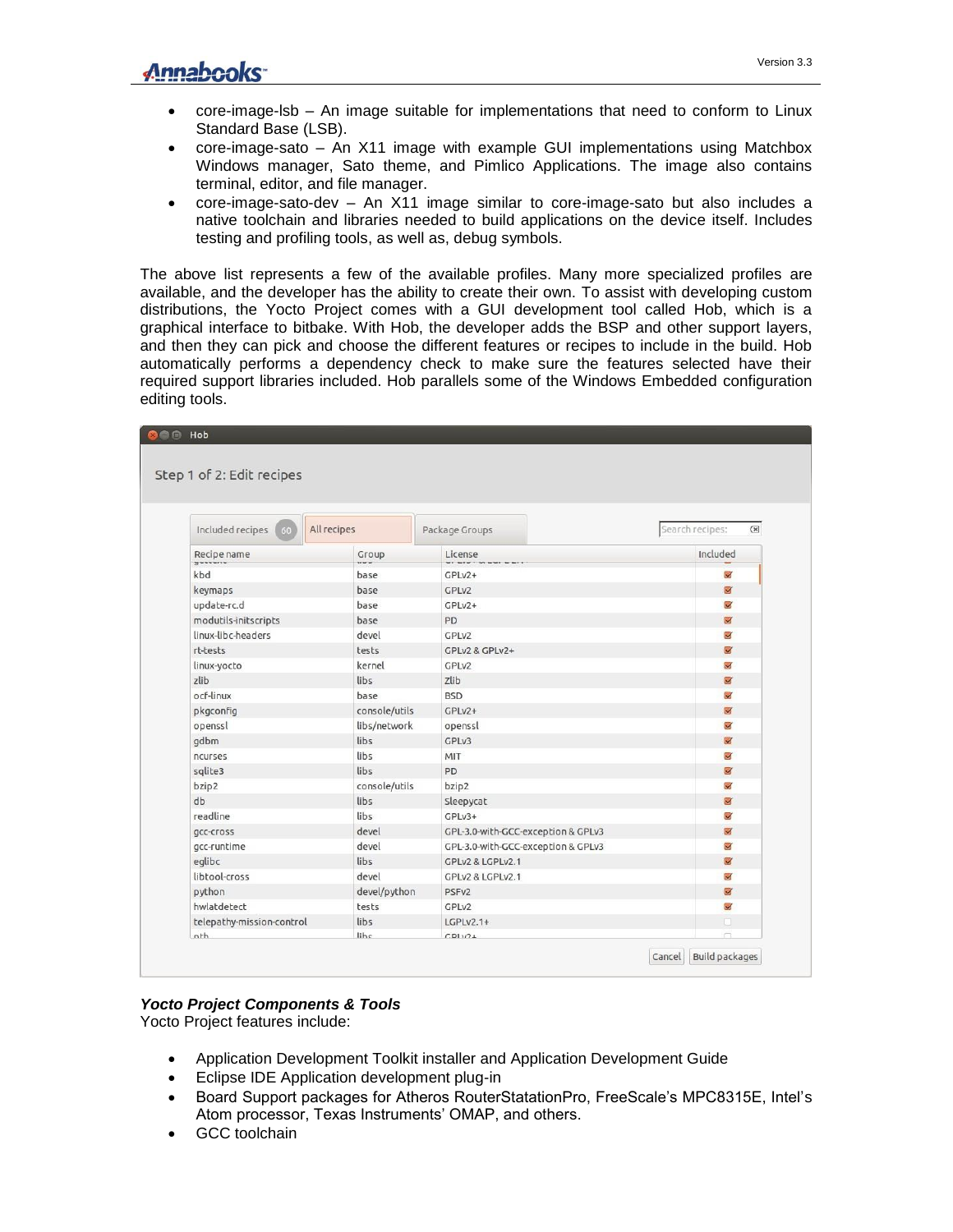

- Poky and an improved OpenEmbedded bitbake
- System toolchain bootstrapping and machine specific sysroot.
- X Windows System

#### *Platforms*

Yocto Project supports popular hardware including:

- ARM
- MIPS
- PowerPC
- X86 architectures

#### *Yocto Project Collaborators*

The Yocto Project is actively supported by embedded and embedded Linux industry leaders in embedded design, development, tools, and products, including:

Hosted by The Linux Foundation The Angstrom Distribution ARM Cisco Dell ENEA AB Freescale Semiconductor **Fujitsu Gumstix** Hewlett-Packard Hitachi Huawei IBM Intel Juniper Networks LSI Corporation Mentor Graphics **Montavista** Motorola NEC OpenEmbedded **Oracle** Qualcomm Sony SuSe Texas Instruments **Timesvs** Wind River And many more…

## **Writing and Porting Applications to Embedded Linux**

With so many options, finding a Linux distribution that will accommodate your hardware platform will not be difficult. The real challenge will be to port existing Windows Embedded applications to Linux. The cost and effort will vary depending on what programming language the current application is written in and what API and support libraries were used. Windows Embedded applications are written in many different language/API combinations. The most popular are C#/.NET Framework and C++/MFC. Java, Adobe Flash, Adobe Air, and HTML are also used. The good news is that all these same languages are available for Linux. Popular API sets for Linux are QT and X-Windows. There is even support for .NET Framework through the Mono Project.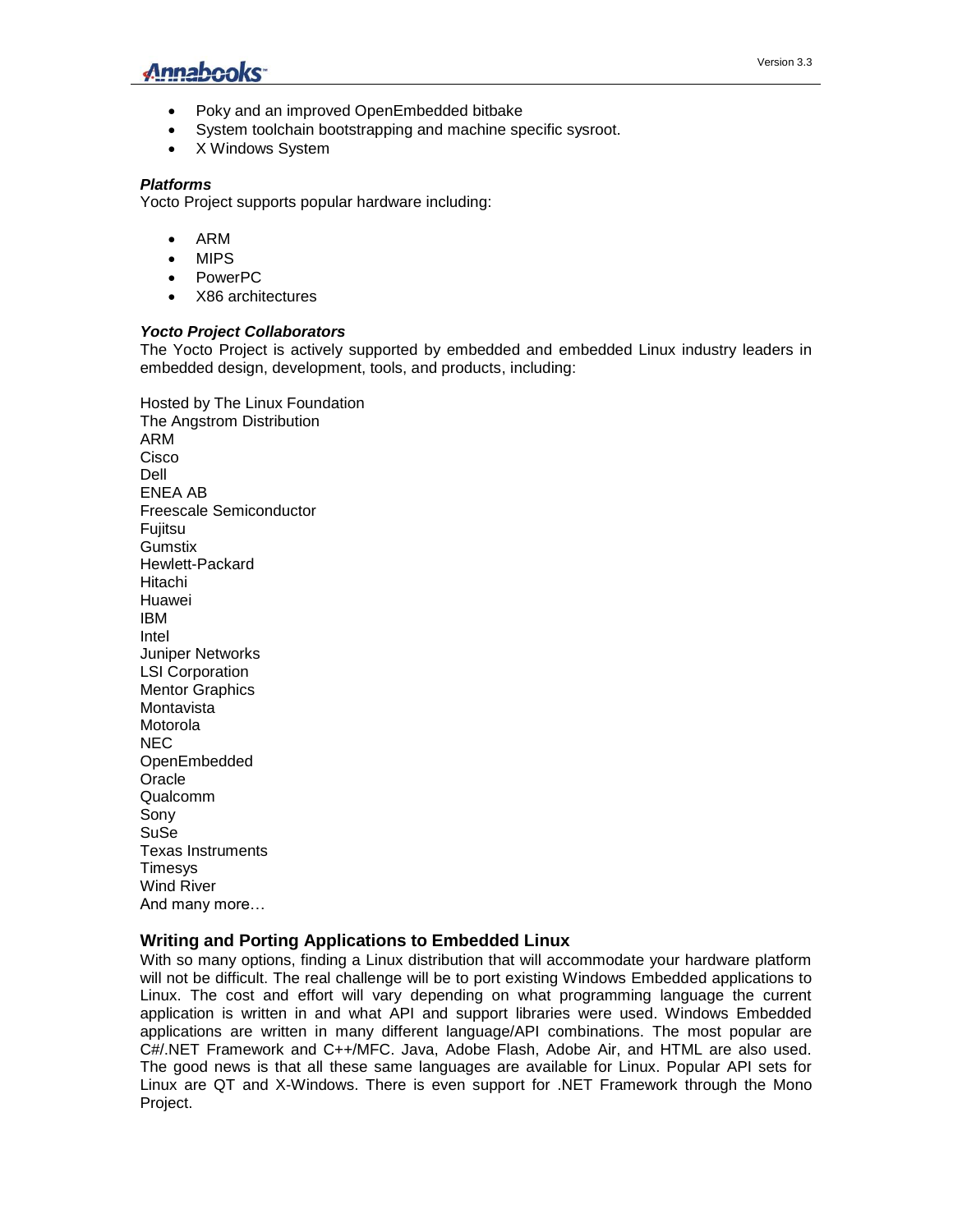## Annahooks-

Porting a Windows Embedded application to Linux will take some effort. Even if you have written the application in a managed code language like .NET Framework or Java, some adjustments must be made to interface to the underlying hardware. In the case of .NET Framework, the Mono project currently supports everything in .NET Framework 4.0 except for WPF, WCF, and WWF. There is also some limited .NET Framework 4.5 support for C# 5.0 async support and Async Base Class Library support. The Mono Project has a tool, the Mono Migration Analyzer (MoMA), to help analyze an application to see if the application uses something not supported by Mono. If something is not supported, it is best to re-write the application to achieve the best optimized solution.

Real-time support is available for Linux. The most challenging applications to port are deterministic or real-time applications. These applications will take more development effort to rewrite since real-time API's, kernel architecture, and timing are different. Some silicon-vendors offer tools to measure and track real-time response for Linux applications.

## **What Windows Embedded Developers Need To Know About Linux**

Going from one operating system to another can be a fun challenge. With the journey into Embedded Linux, we have a better understanding of the differences between the two operating systems. There are some key points Windows Embedded Developers need to understand when developing with Linux

#### *The Obvious Differences*

Windows and Linux architecture and setup are completely different. The thinking and approach to Linux developments tools takes some getting used to for the Windows Embedded developer. Windows Embedded provides all the tools and cross compilers already built. The developer just focusses on developing the applications, drivers, and final image. Windows comes from a single company, and updates to the tools are based on what the single company has planned. Linux or GNU/Linux is comprised of the kernel, tools, and various projects that can make up the root file systems that come from different sources. Most importantly, you have to build the tools first; and then you can focus on applications, drivers, and image development. Linux has an advantage that it is constantly being updated and popular features give way to new approaches. Solutions like the Yocto Project attempt to provide all the tools for you.

The best way to get started is to learn Linux by installing and getting familiar with one of the popular distributions. Learning little things like "\" in Windows versus "/" used in Linux, home directory versus root directory, shell commands, case sensitivity, avoiding spaces in file names and directories since scripts can get tripped-up, and scripting take some getting used too.

#### *Image Development Approach*

The real difference is in the approach to building an OS image. Windows Embedded provides the means to setup user accounts, passwords, computer name, system shell, startup services, device drivers, and applications before building the image so the provisioning is completed during OS installation. There is some provisioning for Windows Embedded after installation. Embedded Linux allows you to include drivers and applications, but all provisioning and tuning must happen after the image is installed. Post-install provisioning is a minor change in thinking but a very important one. Scripts must be created to automate the build process.

### *Starting Linux*

The whole methodology for designating and launching a shell in Linux is very different from Windows Embedded. Every Windows OS requires a shell and what shell is launched is defined in the registry. The Windows registry was created as a single place to configure the Windows operating system. Windows EC and Windows have a structured start sequence that involves the registry. A registry doesn't exist in Linux; so as a Windows developer, you will have to get comfortable with scripts. Also Linux has multiple terminals (TTY) that can run different sessions so there is no single shell. After the Linux kernel loads, it looks to start its first process, which then brings up all the services and most importantly user space. The older popular initialization for Unix/Linux is called System V, which has a structured mechanism to call scripts at different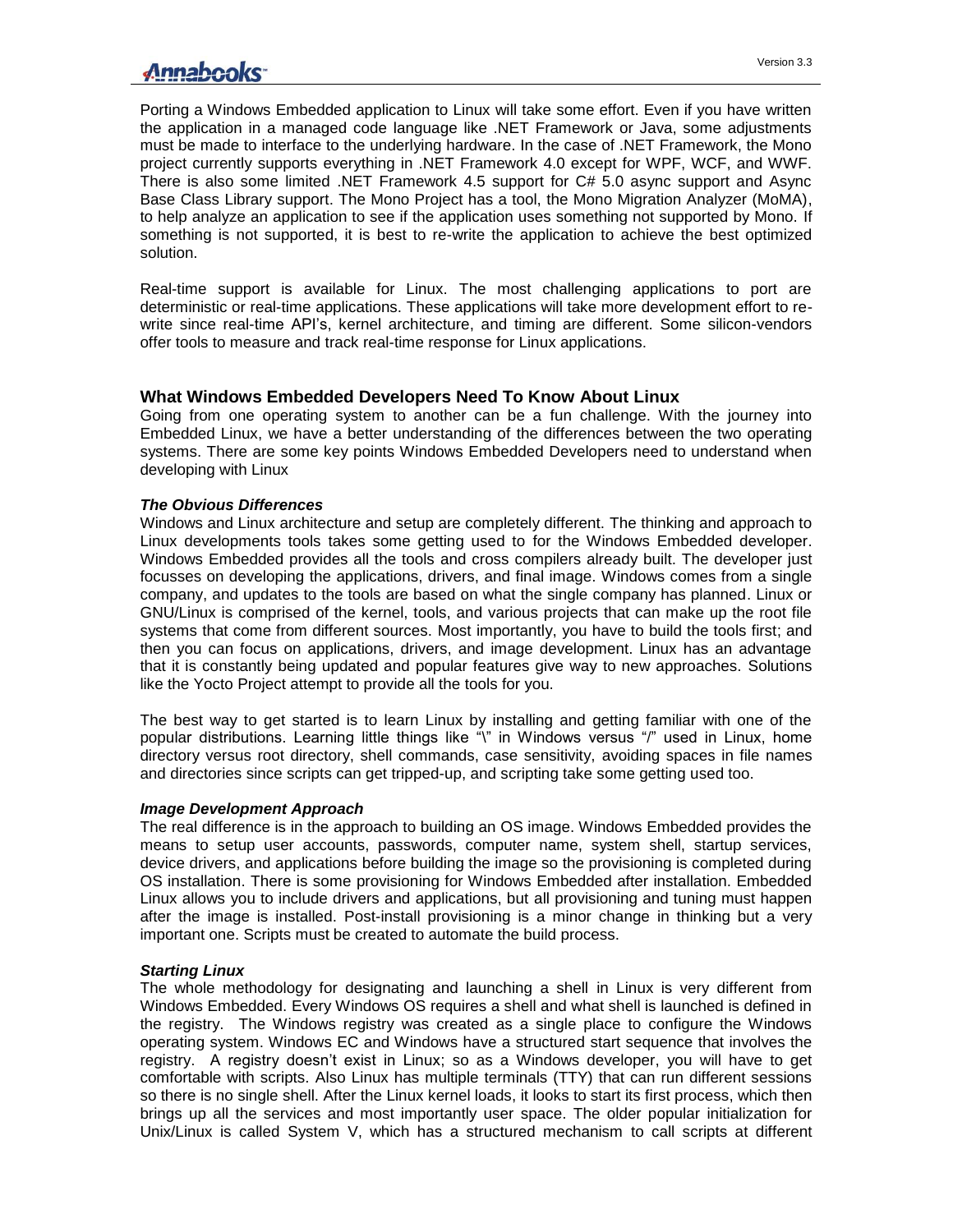## Annahooks-

runtime levels. The scripts themselves have a structure to handle startup and shutdown. In System V, the scripts run in a linear chronological ordering. This System V has been around since 1969, and has been found to be too slow by today's standards. To provide parallel processing and faster boot time, newer distributions are moving to systemd. Systemd is a system daemon that manages other daemons. Rather than a sequential start where one service waits for the other, systemd uses Unix domain sockets for inter-process communication. All sockets for all daemons are created and then all daemons. Any client requests for daemons that are not yet running are cached in the socket buffer and then fulfilled when the daemon is running. This allows for a lot of parallel processing during the boot sequence. The idea is to maximize CPU and memory resources to achieve a faster boot time. When moving to embedded Linux, it is important to learn about systemd..

Launching GUI applications requires knowledge of how to create scripts for X-Windows server. System V or systemd will launch X-Windows, and X-Windows, in turn, runs through several initialization scripts to launch a GUI interface.

#### *Drivers and Kernel Tuning*

Finally, there is device driver support. Most driver types are supported in the kernel. Drivers can be built into the kernel or provided as loadable modules. Tuning the Linux kernel is an important part of the development processes, and there are a couple of books that discuss configuring the kernel. If you have been working with Windows CE/EC, then building drivers into the kernel image is nothing new.

Learning all these different specifications and implementations takes time, but training is available to help get developers through the learning curve faster.

## **Embedded Linux Training**

Training is a key step to consider when making the switch to embedded Linux. Information is scattered across the web, and there are books that provide self-help information. Instructor-led training courses provide the best starting point to get familiar with embedded Linux. The Linux Foundation offers a variety of instructor-led training course to meet different project requirements. The Linux Foundation training offers Corporate Linux Training that includes custom and on-site options. From our experience, these classes were invaluable to learning Linux quickly.

| LF411 - Embedded Linux Development           | LF262 - Developing with Git                 |
|----------------------------------------------|---------------------------------------------|
| LF211 - Introduction to Linux for Developers | LF410 - Embedded Linux Development Crash    |
|                                              | Course                                      |
| LF205 - How to Participate with the Linux    | LF404 - Building Embedded Linux with the    |
| Community                                    | <b>Yocto Project Crash Course</b>           |
| LF312 - Developing Applications For Linux    | LF488 - Implementation and Management of    |
|                                              | Open Source Compliance                      |
| LF320 - Linux Kernel Internals and Debugging | LF384 - Overview of<br>Open<br>Source       |
|                                              | <b>Compliance End-to-End Process</b>        |
| LF331 - Developing Linux Device Drivers      | LF281 - Executive Review of Open Source     |
|                                              | Compliance                                  |
| LF405 - Building Embedded Linux with the     | LF272 - Open Source Compliance Programs -   |
| Yocto Project                                | What You Must Know                          |
| LF432 - Optimizing Linux Device Drivers for  | LF271 - Practical Guide to the Open Source  |
| Power Efficiency                             | Development Model                           |
| LF329 - Introduction to Android              | LF315 - Inside Android: An Intro to Android |
|                                              | Internals                                   |
| LF308 - Introduction to Embedded Android     | LF295 - Android Bootcamp                    |
| Development                                  |                                             |
| LF363 - Portable Application Development for | LF273 - Tizen Training For Non-Developers   |
| <b>Tizen Devices</b>                         |                                             |

#### Linux Foundation Courses

#### **Conclusion**